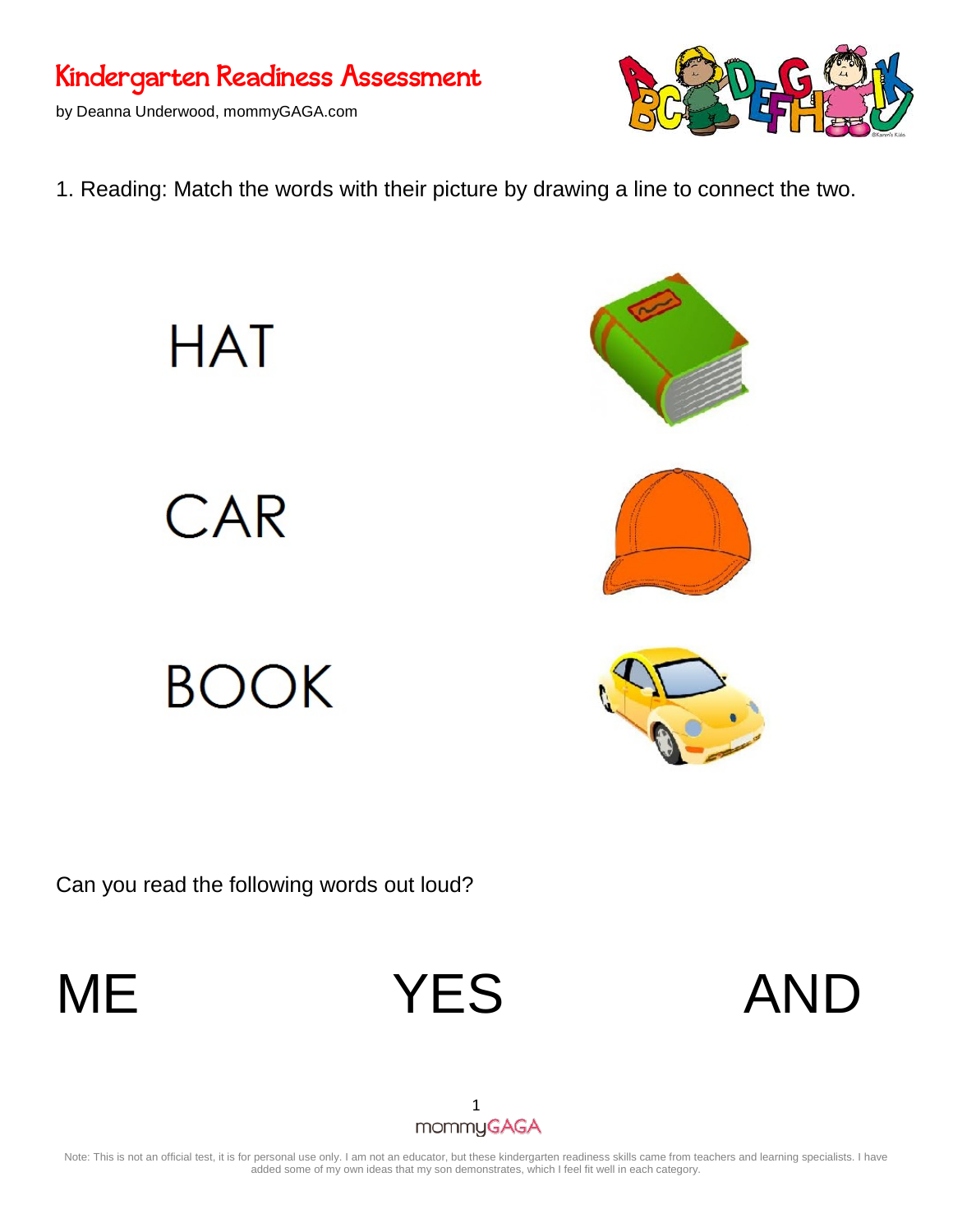#### Kindergarten Readiness Assessment (continued)

2. Recognition: Take a look at the photo below and answer the questions that follow.



Fill in the missing numbers:  $3, 4,$  \_\_\_\_, 6, \_\_\_\_, 8, 9, \_\_\_\_

2<br>mommyGAGA

Note: This is not an official test, it is for personal use only. I am not an educator, but these kindergarten readiness skills came from teachers and learning specialists. I have added some of my own ideas that my son demonstrates, which I feel fit well in each category.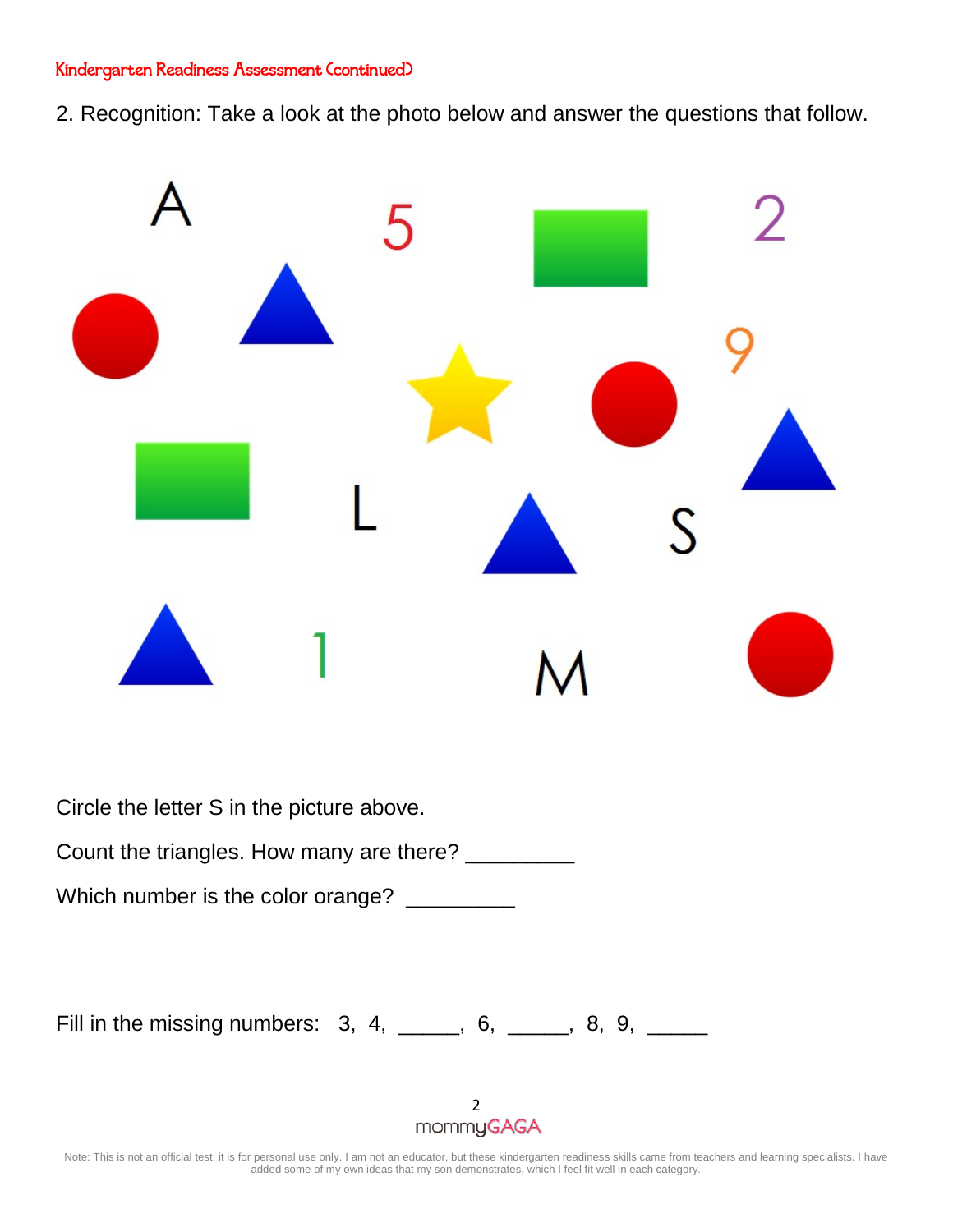#### Kindergarten Readiness Assessment (continued)

3. Motor Skills: Trace the following letters, numbers and shapes. Can you write your own?



Color this star yellow, stay inside the lines!



Note: This is not an official test, it is for personal use only. I am not an educator, but these kindergarten readiness skills came from teachers and learning specialists. I have added some of my own ideas that my son demonstrates, which I feel fit well in each category.